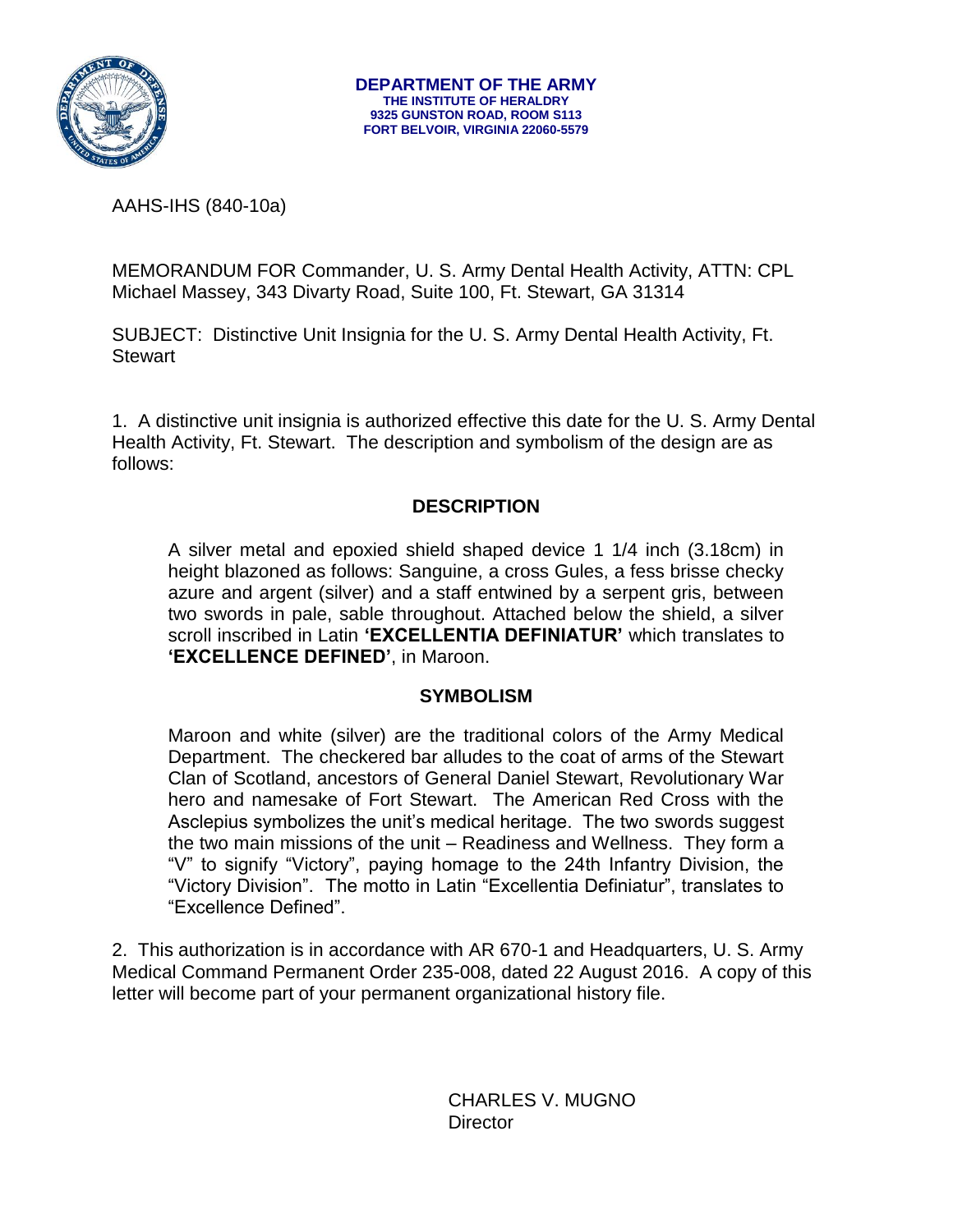

## DENTAL HEALTH ACTIVITY, FORT STEWART

\*\* This Drawing is 6x-Actual Size\*\*

ACTUAL SIZE-------1 1/4" ± 1/64" High (3.18 cm ± 0.04 cm)

METAL COLOR------Silver & PLATING-----------Nickel FINISH---------------------Mirror-like polish

**DESIGN:** 

| CHARGES-------------Flush, except Rod of Asclepius to be recessed and |
|-----------------------------------------------------------------------|
|                                                                       |
| modeled, and filled with Transparent Gray #39.                        |
|                                                                       |
| LETTERING----------Red #6.                                            |
|                                                                       |
| PIERCING------------None, except details between shield and scroll    |
|                                                                       |
|                                                                       |
| to be recessed.                                                       |
|                                                                       |
| EPOXY-----------------Stoning                                         |
|                                                                       |
|                                                                       |
|                                                                       |

CHIP No's------------Red #1, Red #6, Blue #18, Black #26, Transparent Gray #39.

**TYPE- III** 

D-6949

# **For Color Placement Only Not For Color Match JAN 3 1 2016**

**APPROVED** THE INSTITUTE OF HERALDRY, DEPARTMENT OF THE ARMY

CHARLES V. MUGNO **DIRECTOR**